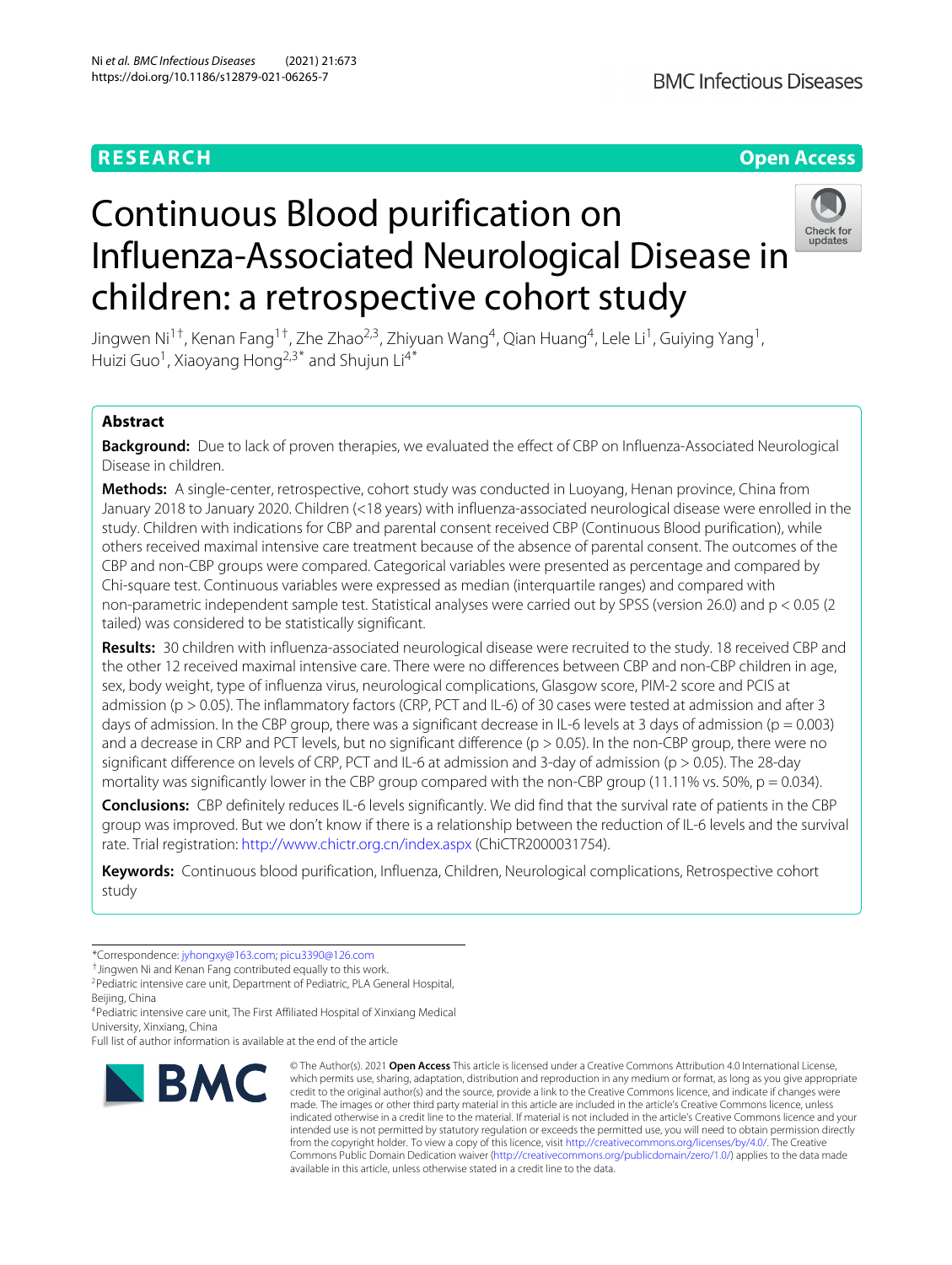#### **Background**

Seasonal influenza epidemics cause between 3–5 million cases of severe illness and approximately 290,000 to 600,000 deaths every year in the world [\[1\]](#page-5-0). Most people are susceptible to influenza, which is generally a self-limiting disease. However, individuals in high risk groups, such as infants, can develop severe complications. These complications include pneumonia, neurological complications and even multi-organ dysfunction. Although pneumonia is the most common complication in children, neurological disease is one of the most severe complications [\[2\]](#page-5-1). The actual incidence of neurological complications in children with influenza infection is unclear. However, it is more common compared to adults, accounting for 1.7–15% of children hospitalized with influenza infection [\[3\]](#page-5-2), and the burden of influenzaassociated neurological disease (IAND) is higher in the pediatric population. In the United States and the UK series, children account for 73% and 84% of IAND cases, respectively [\[4\]](#page-5-3). The most frequently reported complications are as follows: seizures, encephalopathy, Reye syndrome, acute disseminated encephalomyelitis, myelitis, Guillain-Barre syndrome, acute necrotizing encephalopathy (ANE) and speech or movement disorders [\[3\]](#page-5-2). The prognosis of influenza-associated neurological diseases has been reported to vary [\[5,](#page-5-4) [6\]](#page-5-5), with encephalopathy and acute necrotizing encephalopathy having the poorest prognosis. among which encephalopathy and acute necrotizing encephalopathy have the worst prognosis. The main cause of death is multiple organ failure, which usually occurs within 2 days of the occurrence of neurological symptoms, with a mortality rate of 31.8% [\[3\]](#page-5-2). In addition to supportive treatment, there is no effective treatment for the Influenza-associated neurological disease until now. The systemic inflammatory response syndrome after influenza virus infection has been shown to play an important role for neurological complications [\[7\]](#page-5-6). However, CBP can remove inflammatory factors and reduce the level of inflammatory factors in the serum of sepsis patients [\[8\]](#page-5-7).

But, It is unknown whether the outcome and prognosis would be improved, if CBP is applied for removing inflammatory factors in influenza children with neurological complications. The aim of our study was to determine whether CBP has superior outcomes and prognosis in neurological complications in children with influenza compared to non-CBP.

#### **Methods**

#### **Study design**

A single-center, retrospective cohort study was conducted in Henan, China, from January 2018 to January 2020. A total of 545 pediatric patients (<18 years old) were admitted to PICU of Luoyang Maternal and Child Health Hospital for the diagnosis of influenza. Among these children, the cases with neurological complications were enrolled into this study. The inclusion criteria include:129d-18y; 2 The samples were collected from nasopharynx swabs, and the antigen was detected by colloidal gold method. Among the 30 children, 26 children were positive for influenza antigen, while the other 4 children were negative. These 4 children are in the high epidemic season, and have close contact with influenzalike patients; in addition their clinical symptoms are in line with the performance of influenza. Therefore, 30 children were clearly diagnosed with influenza finally [\[9\]](#page-5-8). 3 The emergence or worsening of a neurological symptom, which could not be explained otherwise, in a patient with laboratory proven influenza [\[3\]](#page-5-2). 4 Respiratory support by ventilator. Exclusion standard: 1 The children who had received cardiopulmonary resuscitation before admission and had fixed dilated pupils, or unequal pupil size, or low EEG voltage (<5Hz); 2 The children who abandoned treatment within 72 hours of admission for family reasons; 3 There are only frequent convulsions, but no progressive aggravation of consciousness disorder during the course of the disease; 4 There are high risk factors for bacterial purulent meningitis such as rhinorrhea, middle ear deformity or skull base fracture; 5 The children who has basic brain disorders such as metabolic encephalopathy or epileptic encephalopathy.

#### **Clinical management**

The routine treatment for all the children included: neuraminidase inhibitors such as Peramivir [\[9\]](#page-5-8) against influenza virus, ventilator-assisted ventilation, mannitol dehydration to lower intracranial pressure, midazolam and sufentanil for sedation and analgesia to reduce oxygen consumption, nutritional support etc. We treated with gamma globulin, methyprednisolone and plasma exchange for acute necrotizing encephalopathy of children. Elevation of the head of the bed, aspiration of subglottic secretions, control of the colonization of the oropharynx and the digestive tract to avoid ventilatorassociated pneumonia. The vital signs, including heart rate, respiratory rate, transcutaneous oxygen saturation was monitored, as well as the 24 hours intake and output per day. The children with CBP indications and the parents' consent received CBP, and the others were treated with routine intensive care due to failure of parents' consent.

The internal jugular vein or femoral vein were selected for catheterization in all children. Blood filters were used according to the children's weight. The CBP treatment included PE and CVVHDF. On the first day and the second day, the plasma exchange was conducted firstly, with the plasma exchange of 60ml/kg/d. Standard volume CBP (25ml/kg/h) was performed after plasma exchange. The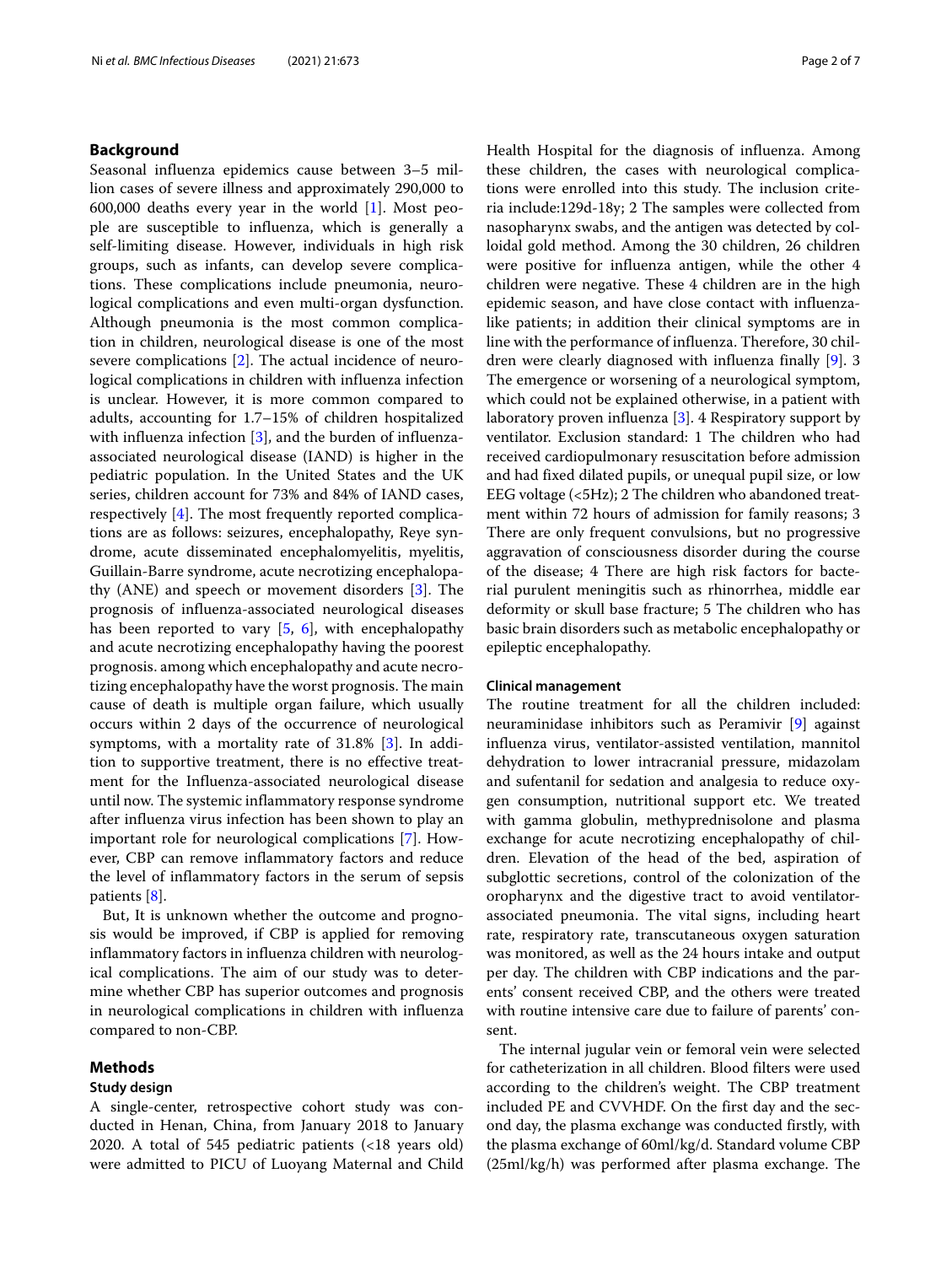duration of treatment was  $\geqslant$ 16 hours per day. Albumin, plasma or saline were selected as priming fluid before treatment according to body weight. For children less than 3kg, suspended red blood cells were selected as the priming fluid. For children with 3–15kg body weight, we selected albumin or plasma as priming fluid and saline for the children greater than 15kg. The right internal jugular vein was implanted with a double-lumen catheter for drainage and the left or right axillary vein with a 22G indwelling needle for blood return due to the limitation of vascular conditions in children under 2 months old. Double lumen catheters were implanted into internal jugular vein and / or femoral vein in children over 2 months old. The type of double lumen catheter was selected according to the diameter of vascular minor axis measured by superficial ultrasound probe. A 5F double lumen catheter was used for vessels with diameter $\leq 0.6$ cm, 7F double lumen for vessel between 0.6cm and 1.0cm and 11.5F for vessels with diameter over 1cm.

#### **Outcomes**

The primary outcome was 28-day mortality at admission. Secondary outcomes included ICU stay, Glasgow score, PIM-2, PCIS, ventilator-time, hospitalization costs.

#### **Statistical methods**

The outcomes were compared between CBP group and non-CBP group. Categorical variables were presented as percentage and compared by Chi-square test. Continuous variables were expressed as median (interquartile ranges) and compared with non-parametric independent sample test. Statistical analyses were finished by SPSS (version 26.0) and  $p < 0.05$  (2 tailed) was considered to be statistically significant.

#### **Results**

Working flow and basic information of influenza children in PICU. The study collected 545 children with influenza admitted to PICU from January 2018 to December 2019 for retrospective analysis. 39 of them had Influenza-associated neurological disease. 9 cases did not meet the inclusion criteria and were excluded. Among these 9 cases, 2 children received cardiopulmonary resuscitation before admission, after admission, the pupils were dilated and fixed or pupils were not large, and the brain voltage was lower than 5 Hz. One child was given up within 72 hours of treatment; 6 children gradually recovered their consciousness after admission and gradually recovered without receiving advanced life support such as ventilator-assisted ventilation.30 children were enrolled in this study. 18 received in CBP group with parents' consent, and the other 12 were in non-CBP group due to the failure of parents' consent (see Fig. [1\)](#page-2-0).



<span id="page-2-0"></span>The demographic characters and clinical information at admission were showed below. There were no differences between CBP and non-CBP children in age, sex, body weight, type of influenza virus, neurological complications, Glasgow score, PIM-2 score and critical ill score and the level of Inflammatory factors at admission (p > 0.05) (see Table [1\)](#page-3-0).

#### **Inflammatory factors after CBP**

The level of CRP, PCT and IL-6 of serum in CPB group were lower than in non-CBP group at 3-day of admission, with no significant difference ( $p > 0.05$ ). In CBP group, the level of IL-6 was significantly lower at 3-day of admission than at admission ( $p = 0.003$ ), the level of CRP and PCT also decreased at 3-day of admission, but with no significant difference ( $p > 0.05$ ). In the non-CBP group, there were no significant difference on levels of CRP, PCT and IL-6 between at admission and 3-day of admission (p > 0.05) (see Fig. [2\)](#page-3-1).

#### **Outcomes**

The 28-day mortality rate was significantly lower in the CBP group than in the non-CBP group (11.11% vs. 50.00%, p = 0.034). Glasgow score, PIM-2 score and PCIS also significantly improved in the CBP group. At the same time, the length of PICU stay was significantly prolonged, and the hospitalization costs were significantly increased (see Table [2\)](#page-4-0). Two of the CBP-treated children were found to have hypothermia and severe hypophosphatemia, and two children had catheter puncture site bleeding as a result of early DIC during the course of the disease.

### **Discussion**

We retrospectively analyzed 545 children with influenza in the PICU, 30 of whom developed neurological complications and were included in the study. Influenza infection is a serious threat to the health of children. In 2003–2004 influenza season, the average hospitalization rate was 36/100000 of American children, but up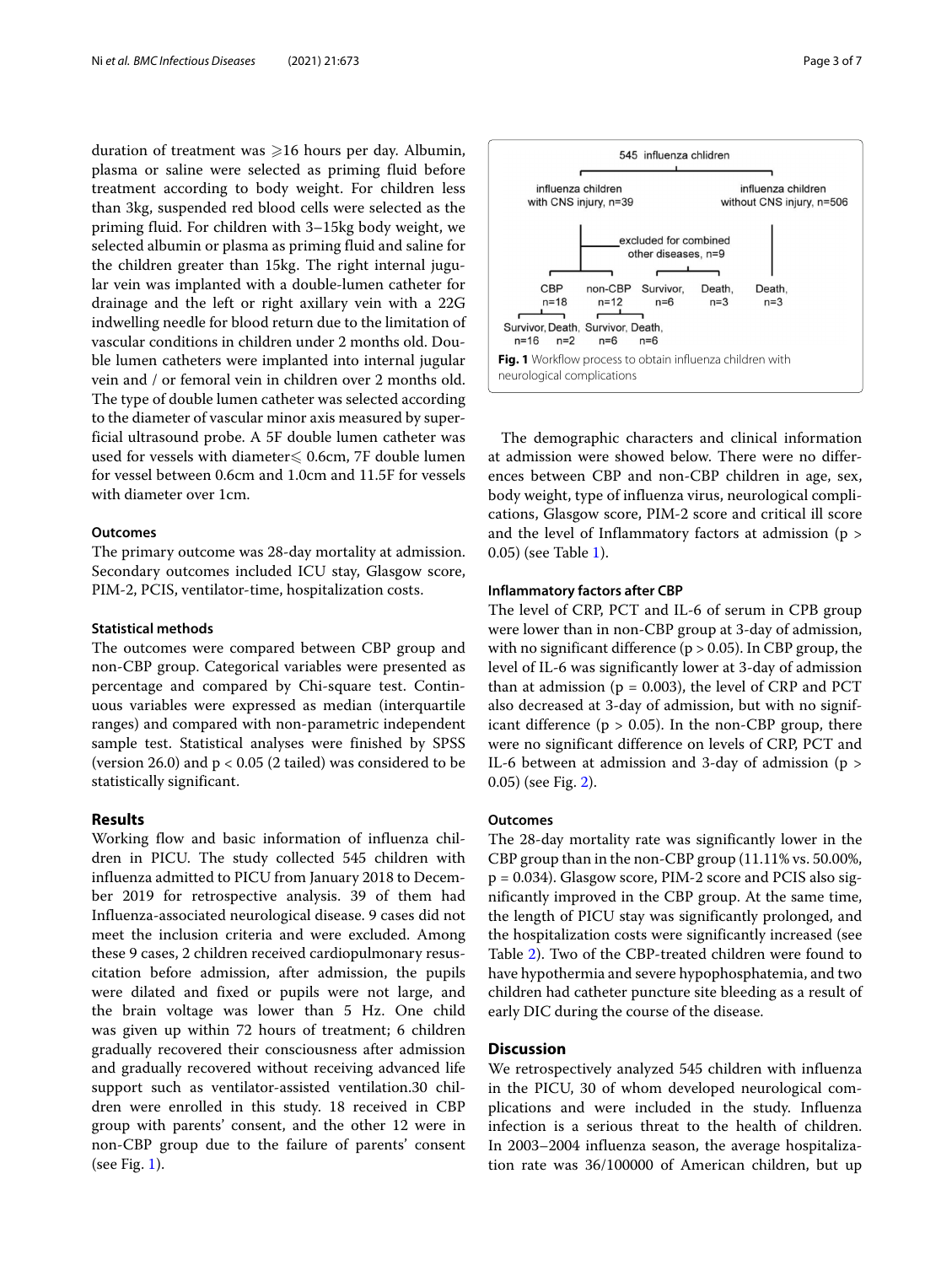| <b>Characteristics</b>                         |                                          | CBP group (n=18)    | Non-CBP group $(n=12)$ | p     |
|------------------------------------------------|------------------------------------------|---------------------|------------------------|-------|
| Age (median [IQR]) (m) <sup>b</sup>            |                                          | 19 (8.50-34.50)     | 20.5 (9.13-47.75)      | 0.932 |
| Sex                                            | Male <sup>a</sup>                        | 9                   | 5                      | 0.722 |
|                                                | Female <sup>a</sup>                      | 9                   |                        |       |
| Body weight (median [IQR])(kg) <sup>b</sup>    |                                          | 10 (7.65-14.13)     | 11 (8.13-14.25)        | 0.734 |
| Type of influenza                              | $A^a$                                    | 12                  | 8                      | 1.0   |
|                                                | B <sup>a</sup>                           | 6                   | 4                      |       |
| Neurological complications                     | Encephalopathy <sup>a</sup>              | 10                  |                        | 1.0   |
|                                                | Encephalitis <sup>a</sup>                | 8                   | 5                      |       |
| Glasgow score (median [IQR]) <sup>b</sup>      |                                          | 4.00 (4.00-5.25)    | 4.00 (3.00-5.00)       | 0.479 |
| PIM-2 score (median [IQR]) <sup>b</sup>        |                                          | 25.05 (18.40-78.63) | 20.25 (17.25-70.05)    | 0.498 |
| Critical ill score (median [IQR]) <sup>b</sup> |                                          | 74 (71.0-76.5)      | 81 (68.50-87.00)       | 0.349 |
| Inflammatory factors                           | $CRP$ (median [IQR]) (mg/L) <sup>b</sup> | 14.35 (1.85-23.63)  | 7.95 (3.71-21.48)      | 0.983 |
|                                                | PCT(median [IQR]) (ng/ml) <sup>b</sup>   | 3.4 (0.28-20.50)    | 22.5 (5.13-38.75)      | 0.099 |
|                                                | IL-6(median [IQR]) (ng/ml) <sup>b</sup>  | $0.96(0.42 - 2.40)$ | $0.69(0.31 - 1.335)$   | 0.611 |

<span id="page-3-0"></span>**Table 1** Demographic characteristics and clinical information at admission

CBP Continuous blood purification, IQR Interquartile range, PIM-2 Pediatric index of mortality 2, CRP C-reactive protein, PCT Procalcitonin, IL-6 interleukin-6

 $a_p \approx 0.05$  The sex, type of influenza and neurological complications using the Chi-squared test

 $b_p < 0.05$  The age, Body weight, Glasgow score, PIM-2 score, Critical ill score, CRP, PCT, IL-6 using nonparametric tests/2 independent samples/Mann-Whitney U test

to 80% for children under 5 years of age [\[10\]](#page-5-9). A study on influenza-associated neurological diseases from Australia showed that seasonal influenza is an important cause of children's neurological diseases in Australia. After extensive influenza vaccination, the mortality of children with influenza-associated encephalopathy was significantly reduced [\[11\]](#page-5-10). Data of influenza-associated encephalopathy reported through Japan's National Infectious Disease Epidemiological Surveillance Database from 2010 to 2015 showed a total of 385 patients got with influenza-associated encephalopathy. The average incidence of influenza-associated encephalopathy in children

and adults (age  $\geqslant$ 18 years) was 2.83 and 0.19 per million, respectively. The median duration of fatal cases from the onset of influenza-associated encephalopathy to death was 1 day [\[12\]](#page-5-11). In China, the Beijing Children's Hospital conducted an analysis of the cause of death of 19 children with influenza virus infection from November 2017 to April 2018, 8 children had flu-associated encephalopathy, and 7 of them died of flu-associated encephalopathy [\[13\]](#page-5-12).

In addition to severe respiratory complications, which can rapidly progress to coma in some children, influenzaassociated neurological complications are more severe in



<span id="page-3-1"></span>**Fig. 2** Statistical charts of the inflammatory mediators of CBP group and non-CBP group at admission and 3-day of admission. **A** Compared to 3-day of admission, statistics charts show decreasing of CRP in CBP group, but there was no significant difference (14.35[1.85,23.625], 2.700[1.500,8.968], p = 0.317). There was no difference of CRP in non-CBP group (7.950[3.705,21.475], 7.900[3.050,26.475], p = 1.0). **B** Compared to 3-day of admission, statistics charts show significantly decreasing of IL-6 in CBP group (0.955[0.423,2.400], 0.120[0.040,0.525], \*\*\*p = 0.003). There was no difference of IL-6 in non-CBP group (0.690[0.313,1.325], 0.435[0.123,0.628], p = 0.684). **C** Compared to 3-day of admission, statistics charts show decreasing of PCT in both in CBP group and non-CBP group, but there was no significant difference (CBP group: 3.400[0.278,20.500], 1.800[0.290,21.775], p = 0.739; non-CBP group: 22.500[5.125,38.750], 9.900[2.825,27.500], p = 0.684).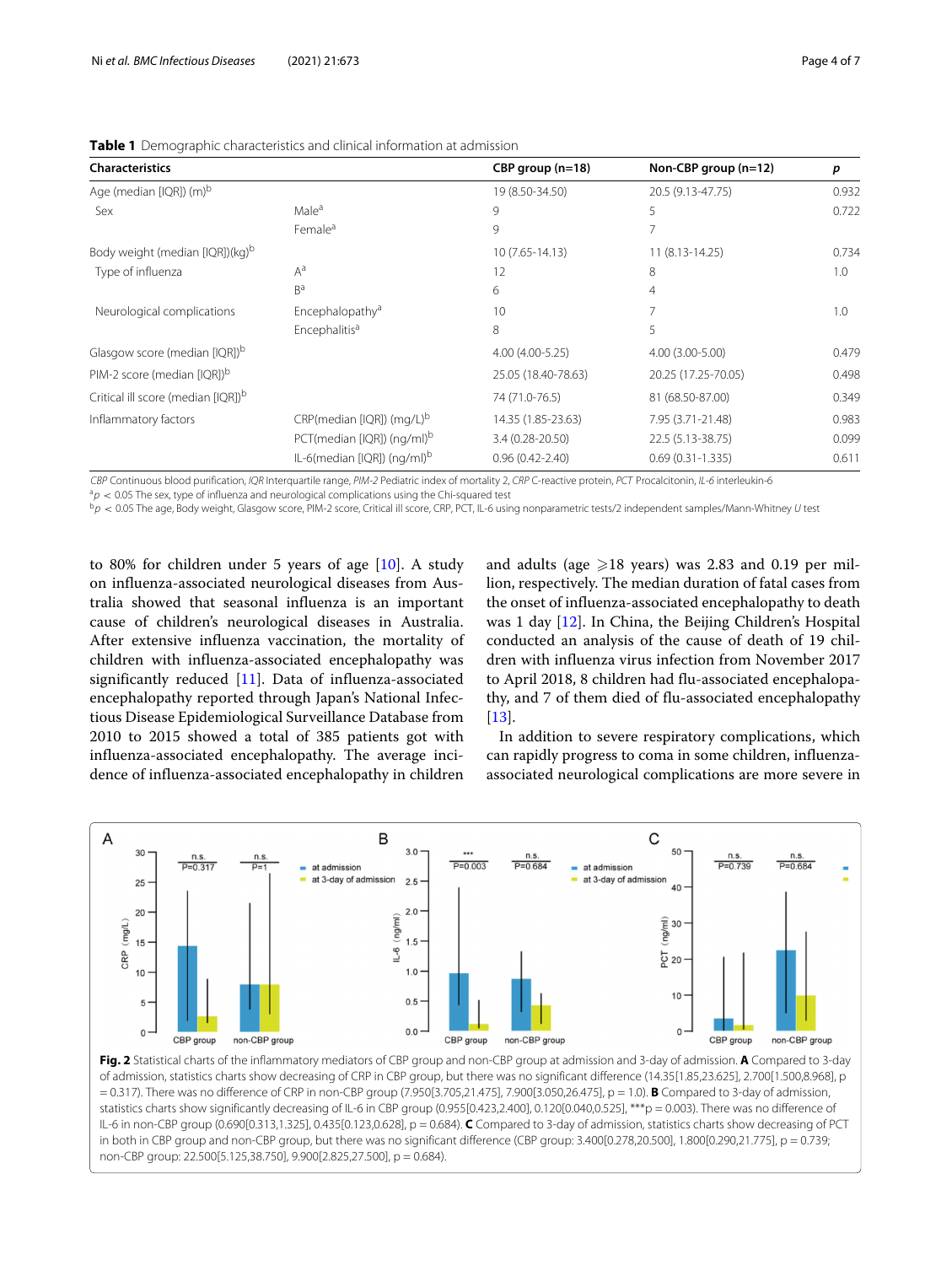#### <span id="page-4-0"></span>**Table 2** Outcomes of CBP and non-CBP groups

| <b>Outcomes</b>                                                | $CBP$ group (n=18)          | Non-CBP group $(n=12)$    | p        |
|----------------------------------------------------------------|-----------------------------|---------------------------|----------|
| 28-day mortality, n (%) <sup>a</sup>                           | 2(11.11)                    | 6(50)                     | $0.034*$ |
| Glasgow score (median [IQR]) <sup>b</sup>                      | 7.00 (4.00-7.25)            | 3.50 (3.00-5.75)          | $0.021*$ |
| PIM-2 score (median [IQR]) <sup>b</sup>                        | 11.00 (7.78-22.55)          | 43.80 (9.28-85.03)        | $0.040*$ |
| Critical illness score (median [IQR]) <sup>b</sup>             | 93 (88.00-94.00)            | 81 (77.00-93.50)          | $0.038*$ |
| PICU stay (median [IQR]) $(d)^{c}$                             | 19.00 (15.00-22.50)         | 10.00 (4.00-12.00)        | $0.008*$ |
| Ventilation time (median [IQR]) (d) <sup>c</sup>               | 7.50 (5.75-15.25)           | 5.50 (4.00-6.75)          | 0.060    |
| hospitalization costs (median [IQR]) (US dollars) <sup>c</sup> | 11350.67 (8670.36-16802.95) | 6195.63 (3246.95-8000.03) | $0.008*$ |

CBP Continuous blood purification, IQR Interquartile range, PIM-2 Pediatric index of mortality 2, PICU Pediatric intensive care unit

 $*_{D}$  < 0.05

 $a_p$  < 0.05 The 28-day mortality using the Chi-squared test

 $b_p$  < 0.05 The Glasgow score, PIM-2 score, Critical ill score using Mann-Whitney U test

 $c_p < 0.05$  The PICU stay, Ventilation time, Hospitalization costs using nonparametric tests/compare medians across groups

children and are the leading cause of influenza death [\[12,](#page-5-11) [14,](#page-5-13) [15\]](#page-5-14). Until now, the pathogenesis of influenzaassociated neurological complications is still unclear. Autopsy of these patients showed necrosis and epithelial hemorrhage of thalamus and posterior cerebral cap of pons, pale myelin sheath in white matter of brain and cerebellum, and no clear obstruction of vascular endothelium and peripheral vascular edema [\[16\]](#page-5-15). Due to the acute onset of influenza-associated neurological diseases, severe brain dysfunction can occur quickly. The treatment time window is tight. Before the symptoms of nervous system appear, the children's respiratory system disorder is not prominent or even no respiratory system performance, and lack of early warning indicators. Although immunization can reduce its incidence to a certain extent [\[11\]](#page-5-10), most children are not actively vaccinated. Once the patient developed into an Influenza-associated neurological disease, treatment is extremely difficult, and some children develop cardiopulmonary failure within a short period of time. Many children have undergone cardiopulmonary resuscitation before admission, and showed pupil light loss or even brain herniation after admission, the brain failure will soon appear even if with active treatment. Even if they survived, some children will still have serious neurological complications. The mortality rate of acute necrotizing encephalopathy is 31.8%, and only 10% of patients make a full recovery, with many more surviving as neurological sequelae. The neurological sequelae recover very slowly and some patients received unacceptable long-term rehabilitation [\[17\]](#page-5-16). Therefore, effective treatment of influenza-associated neurological disease, especially acute necrotizing encephalopathy is a problem that we urgently need to solve. In this study, we found that the mortality of children in the CBP group was lower than that of the non-CBP group, and the neurological coma score (Glasgow score), PCIS score and PIM-2 score were improved compared with the non-CBP group.

This suggests that CBP is associated with a reduction in mortality.

The pathogenesis of influenza-associated neurological disease is unclear. The current view is that influenza virus infection triggers a systemic inflammatory response syndrome, in particular, elevated cytokines (interleukin-6, -8, -10) are involved. The physiological states of IL-6 is knows to have a neuroprotective effect, but abnormal increase of IL-6 is found in serum of IAE patients with severe disability or death with serious adverse prognosis [\[17,](#page-5-16) [18\]](#page-5-17). This is consistent with the fact that IL-6 plays a more obvious role in nervous system diseases related to influenza reported in the literature  $[4]$ . Some people that the IL-6 overexpression subsequently induces or contributes to NMDAmediated neurotoxicity, in pathological states [\[19\]](#page-5-18). Therefore, the elevated cytokines (interleukin-6, -8, -10), caused by systemic inflammatory response syndrome triggered by influenza virus infection, have been hypothesized to play an important role in the pathogenesis of neurological complications [\[14,](#page-5-13) [20\]](#page-6-0). However, there is no effective therapy for the "system cytokine storm" caused by influenza virus. Corticosteroid is the most commonly used and the effect is still controversial. The current treatment for influenza-associated neurological disease is symptomatic treatment and immune regulation. Kawashima [\[21\]](#page-6-1) reported three children with influenza encephalopathy recovered from influenza after hormone and plasma exchange. The CBP model in this subject includes PE and CVVHDF, which can remove inflammatory factors between 0.5k-60 kDa from serum. IL-6 molecular weight is 24.385kD. In this study, the level of inflammatory factors ,including CRP, PCT and IL-6, reduced in the CBP group after blood purification. Among them, the level of IL-6 decreased more significantly.

CBP can definitely reduce IL-6 levels significantly, and the survival rate of patients in the CBP group was improved. However, since this study is a retrospective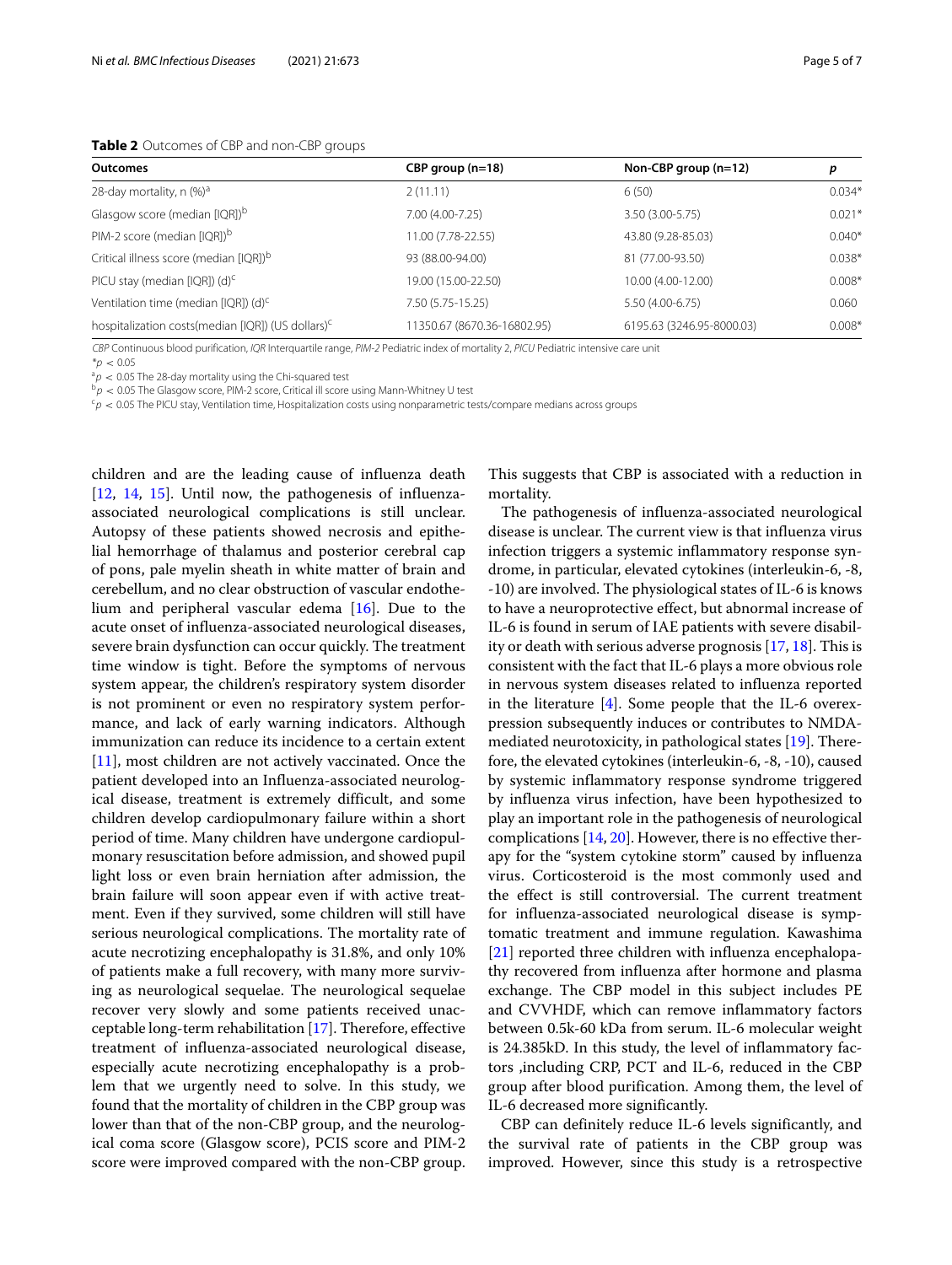study, all data are dependent on the records in the previous database. What's more, due to the effective number of samples in this study, we don't know if there is a relationship between the reduction of IL-6 levels and the survival rate. So, the mechanism and efficacy of CBP therapy in the treatment of Influenza-associated neurological disease require further research and discussion.

#### **Conclusions**

CBP can definitely reduce IL-6 levels significantly. We did find that the survival rate of patients in the CBP group was improved. But we don't know if there is a relationship between the reduction of IL-6 levels and the survival rate.

#### **Abbreviations**

CBP: Continuous Blood purification; CRP: C-reactive protein; PCT: Procalcitonin; IL-6: Intereukin-6; PIM-2: pediatric index of mortality-2; PCIS: Pediatric critical illness score; CVVHDF: Continuous venovenous hemodiafiltration; PE: Plasma exchange; DIC: Disseminated intravascular coagulation; TNF-α: Tumor necrosis factor  $\alpha$ 

#### **Acknowledgement**

None.

#### **Authors' contributions**

XH, KF and SL designed the study and reviewed the manuscript. KF and JN were responsible for the data acquisition, analyses and interpretation, contributed equally to this work. ZW, QH, LL, GY and HG involved data collection, analysis. XH, JN and ZZ were responsible for manuscript preparation and manuscript review. All authors read and approved the final manuscript.

#### **Funding**

The efficacy and mechanism of continuous blood purification in the treatment of children's Influenza-associated neurological disease —a co-construction project of 2019 medical science and technology research in Henan province (LHGJ20191235). The plasma exchange combined with hemofiltration on the clearing effect mechanism of YKL-40, IL-6, IL-10 and TNF-α in children with severe viral encephalitis—a youth cultivation fund project of 2019 the First Affiliated Hospital of Xinxiang Medical College (QN-2019-B15).

#### **Availability of data and materials**

The datasets used and/or analyzed during the current study are available from the corresponding author on reasonable request.

#### **Declarations**

#### **Ethics approval and consent to participate**

The study was approved by the ethics committees of the Luoyang Maternal and Child Health Hospital (KY20190101) (Luoyang; Henan, China). All the informed consent has been obtained from the parents and/or legal guardian. All the methods were in accordance with the relevant guidelines and regulations. This study was registered at <http://www.chictr.org.cn/index.aspx> (ChiCTR2000031754).

#### **Consent for publication**

Not applicable.

#### **Competing interests**

The authors have no conflicts of interest or funding to disclose.

#### **Author details**

<sup>1</sup> Pediatric intensive care unit, Luoyang Maternal and Child Health Hospital, Luoyang, China. 2Pediatric intensive care unit, Department of Pediatric, PLA General Hospital, Beijing, China. 3Pediatric intensive care unit, The second school of Clinical Medicine, Southern Medical University, Guangdong, China. 4Pediatric intensive care unit, The First Affiliated Hospital of Xinxiang Medical University, Xinxiang, China.

Received: 11 January 2021 Accepted: 28 May 2021 Published online: 10 July 2021

#### **References**

- <span id="page-5-0"></span>1. World Health Organization. Influenza (seasonal). [Cited 19 April 2018]. 2018. [http://www.who.int/mediacentre/factsheets/fs211/en/.](http://www.who.int/mediacentre/factsheets/fs211/en/)
- <span id="page-5-1"></span>2. Iuliano AD, Roguski KM, Chang HH, et al. Estimates of global seasonal influenza-associated respiratory mortality: a modelling study [published correction appears in Lancet. 2018 Jan 19:]. Lancet. 2018;391(10127): 1285–300. [https://doi.org/10.1016/S0140-6736\(17\)33293-2.](https://doi.org/10.1016/S0140-6736(17)33293-2)
- <span id="page-5-2"></span>3. Paksu MS, Aslan K, Kendirli T, et al. Neuroinfluenza: evaluation of seasonal influenza associated severe neurological complications in children (a multicenter study). Childs Nerv Syst. 2018;34(2):335–47. [https://doi.org/](https://doi.org/10.1007/s00381-017-3554-3) [10.1007/s00381-017-3554-3.](https://doi.org/10.1007/s00381-017-3554-3)
- <span id="page-5-3"></span>4. Jain A, Lodha R. Influenza Associated Neurological Diseases in Children. Indian J Pediatr. 2020;87(11):889–90. [https://doi.org/10.1007/s12098-020-](https://doi.org/10.1007/s12098-020-03511-9) [03511-9.](https://doi.org/10.1007/s12098-020-03511-9)
- <span id="page-5-4"></span>5. Ishida Y, Kawashima H, Morichi S, et al. Brain magnetic resonance imaging in acute phase of pandemic influenza A (H1N1) 2009–associated encephalopathy in children. Neuropediatrics. 2015;46(1):20–5. [https://doi.](https://doi.org/10.1055/s-0034-1393708) [org/10.1055/s-0034-1393708.](https://doi.org/10.1055/s-0034-1393708)
- <span id="page-5-5"></span>6. Khandaker G, Zurynski Y, Buttery J, et al. Neurologic complications of influenza A(H1N1)pdm09: surveillance in 6 pediatric hospitals. Neurology. 2012;79(14):1474–81. [https://doi.org/10.1212/WNL.0b013e31826d5ea7.](https://doi.org/10.1212/WNL.0b013e31826d5ea7)
- <span id="page-5-6"></span>7. Kawada J, Kimura H, Ito Y, et al. Systemic cytokine responses in patients with influenza-associated encephalopathy. J Infect Dis. 2003;188(5): 690–698. [https://doi.org/10.1086/377101.](https://doi.org/10.1086/377101)
- <span id="page-5-7"></span>Ronco C, Tetta C, Mariano F, et al. Interpreting the mechanisms of continuous renal replacement therapy in sepsis: the peak concentration hypothesis. Artif Organs. 2003;27(9):792–801. [https://doi.org/10.1046/j.](https://doi.org/10.1046/j.1525-1594.2003.07289.x) [1525-1594.2003.07289.x.](https://doi.org/10.1046/j.1525-1594.2003.07289.x)
- <span id="page-5-8"></span>9. Expert consensus on diagnosis and treatment of influenza in children (2020 Edition). Chin J Appl Clin Pediatr. 2020;35(17):1281–8. [https://doi.](https://doi.org/10.3760/cma.j.cn101070-20200224-00240) [org/10.3760/cma.j.cn101070-20200224-00240.](https://doi.org/10.3760/cma.j.cn101070-20200224-00240)
- <span id="page-5-9"></span>10. Schrag SJ, Shay DK, Gershman K, et al. Multistate surveillance for laboratory-confirmed, influenza-associated hospitalizations in children: 2003-2004. Pediatr Infect Dis J. 2006;25(5):395–400. [https://doi.org/10.](https://doi.org/10.1097/01.inf.0000214988.81379.71) [1097/01.inf.0000214988.81379.71.](https://doi.org/10.1097/01.inf.0000214988.81379.71)
- <span id="page-5-10"></span>11. Britton PN, Blyth CC, Macartney K, et al. The Spectrum and Burden of Influenza-Associated Neurological Disease in Children: Combined Encephalitis and Influenza Sentinel Site Surveillance From Australia, 2013-2015. Clin Infect Dis. 2017;65(4):653–60. [https://doi.org/10.1093/cid/](https://doi.org/10.1093/cid/cix412) [cix412.](https://doi.org/10.1093/cid/cix412)
- <span id="page-5-11"></span>12. Okuno H, Yahata Y, Tanaka-Taya K, et al. Characteristics and Outcomes of Influenza-Associated Encephalopathy Cases Among Children and Adults in Japan, 2010-2015. Clin Infect Dis. 2018;66(12):1831–1837. [https://doi.](https://doi.org/10.1093/cid/cix1126) [org/10.1093/cid/cix1126.](https://doi.org/10.1093/cid/cix1126)
- <span id="page-5-12"></span>13. Jun L, Quan W, Suyun Q, Hengmiao G, Jiansheng Z, Xinlei J, Zheng L. Analysis of 19 fatal cases of influenza virus infection in children. Chin J Appl Clin Pediatr. 2019;34(2):134–8. [https://doi.org/10.3760/cma.j.issn.](https://doi.org/10.3760/cma.j.issn.2095-428X.2019.02.01) [2095-428X.2019.02.01.](https://doi.org/10.3760/cma.j.issn.2095-428X.2019.02.01)
- <span id="page-5-13"></span>14. Akins PT, Belko J, Uyeki TM, Axelrod Y, Lee KK, Silverthorn J. H1N1 encephalitis with malignant edema and review of neurologic complications from influenza. Neurocrit Care. 2010;13(3):396–406. [https://](https://doi.org/10.1007/s12028-010-9436-0) [doi.org/10.1007/s12028-010-9436-0.](https://doi.org/10.1007/s12028-010-9436-0)
- <span id="page-5-14"></span>15. Chen LW, Teng CK, Tsai YS, et al. Influenza-associated neurological complications during 2014-2017 in Taiwan. Brain Dev. 2018;40(9): 799–806. [https://doi.org/10.1016/j.braindev.2018.05.019.](https://doi.org/10.1016/j.braindev.2018.05.019)
- <span id="page-5-15"></span>16. Nakai Y, Itoh M, Mizuguchi M, et al. Apoptosis and microglial activation in influenza encephalopathy. Acta Neuropathol. 2003;105(3):233–9. [https://doi.org/10.1007/s00401-002-0605-x.](https://doi.org/10.1007/s00401-002-0605-x)
- <span id="page-5-16"></span>17. Wu X, Wu W, Pan W, Wu L, Liu K, Zhang HL. Acute necrotizing encephalopathy: an underrecognized clinicoradiologic disorder. Mediators Inflamm. 2015;2015:792578. [https://doi.org/10.1155/2015/](https://doi.org/10.1155/2015/792578) [792578.](https://doi.org/10.1155/2015/792578)
- <span id="page-5-17"></span>18. Tsai JP, Baker AJ. Influenza-associated neurological complications. Neurocrit Care. 2013;18(1):118–30. [https://doi.org/10.1007/s12028-012-](https://doi.org/10.1007/s12028-012-9796-8) [9796-8.](https://doi.org/10.1007/s12028-012-9796-8)
- <span id="page-5-18"></span>19. Aiba H, Mochizuki M, Kimura M, Hojo H. Predictive value of serum interleukin-6 level in influenza virus-associated encephalopathy. Neurology. 2001;57(2):295–9. [https://doi.org/10.1212/wnl.57.2.295.](https://doi.org/10.1212/wnl.57.2.295)